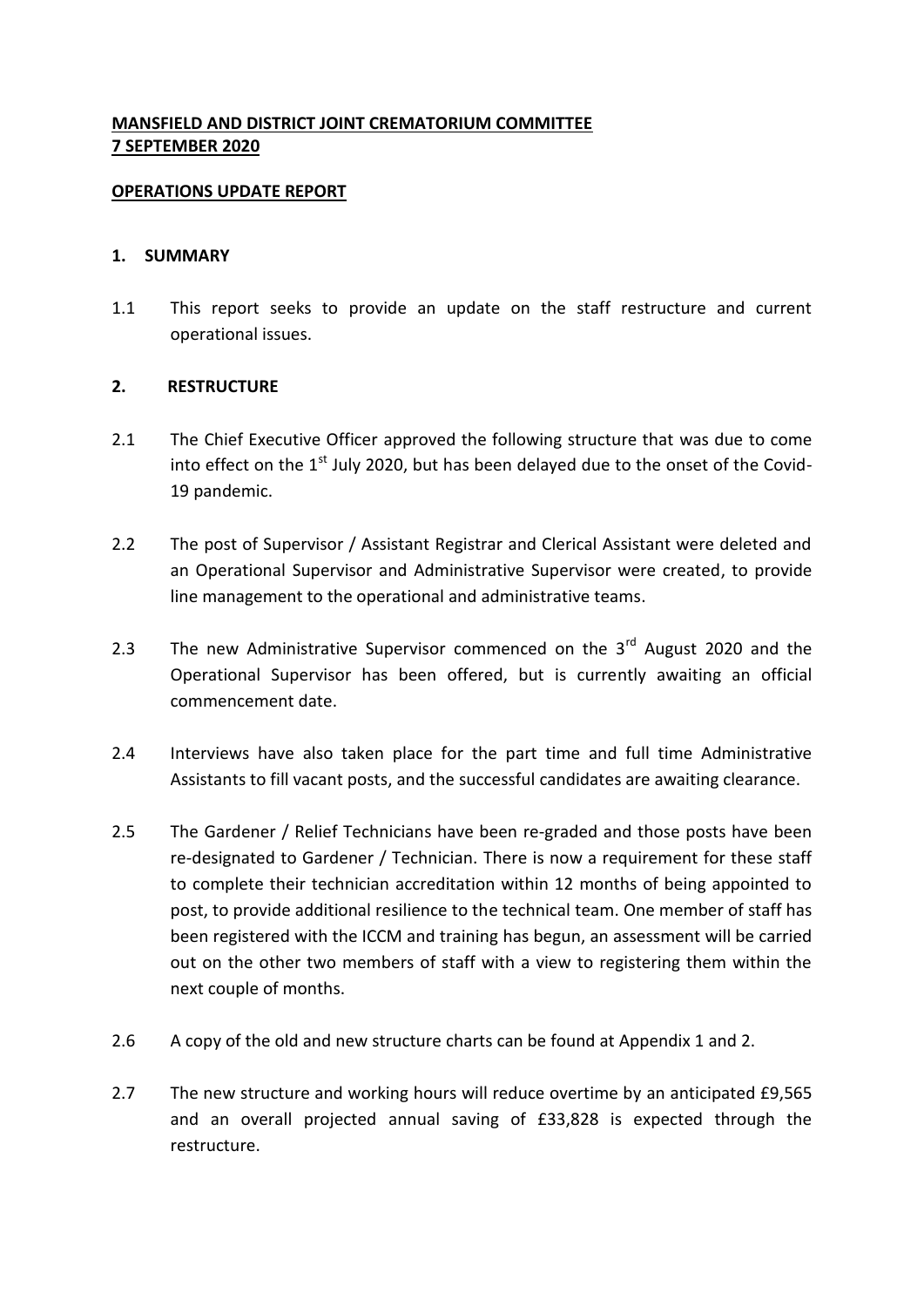2.8 The overtime saving will be realised by incorporating weekend working into the normal working week, for example: if they work a Saturday they take a day off in the week to compensate, rather than being paid for additional hours as overtime.

## **3. DIRECTOR & REGISTRAR – CREMATORIUM**

- 3.1 It is with great sadness that we have to inform you that Sally Curtis lost her fight with cancer on the  $5<sup>th</sup>$  August 2020, she fought long and hard against this awful disease, whilst continuing to carry out her duties almost to the end. I'm sure you will agree that her dedication and professionalism to her work will be greatly missed by all who knew her and we would like to thank everyone for their condolences. Our thoughts are with her family at this time, especially her husband Ian and her son Matthew.
- 3.2 As an interim measure and to provide stability for the service and staff, Julie Snowdon, Town Centre Manager has been asked to provide temporary cover for the day to day operations of the service.

## **4. COVID-19**

- 4.1 The number of funerals have now returned to a normal pre-Covid level for the time of year, with the majority of services being booked for the Thoresby Chapel due to higher capacity levels.
- 4.2 The staff have worked throughout the lockdown and I would like to take this opportunity to acknowledge all of their hard work and dedication during the first two months of the pandemic as they worked long hours to keep the service running in very difficult circumstances.
- 4.3 As from week commencing 10 August the staff have returned to working full hours, whilst continuing to work in two separate bubbles to provide resilience for the service, should anyone develop symptoms.
- 4.4 During lockdown the grounds have suffered greatly from lack of maintenance as all staff were required inside to ensure they could meet all of the service demands. Now the levels have returned to normal and staff are back on full hours they are working hard to bring the grounds back up to standard as quickly as possible.
- 4.5 Witnessed strewing's have also recommenced and the administration staff have been contacting the families to arrange appointments for these to be carried out.